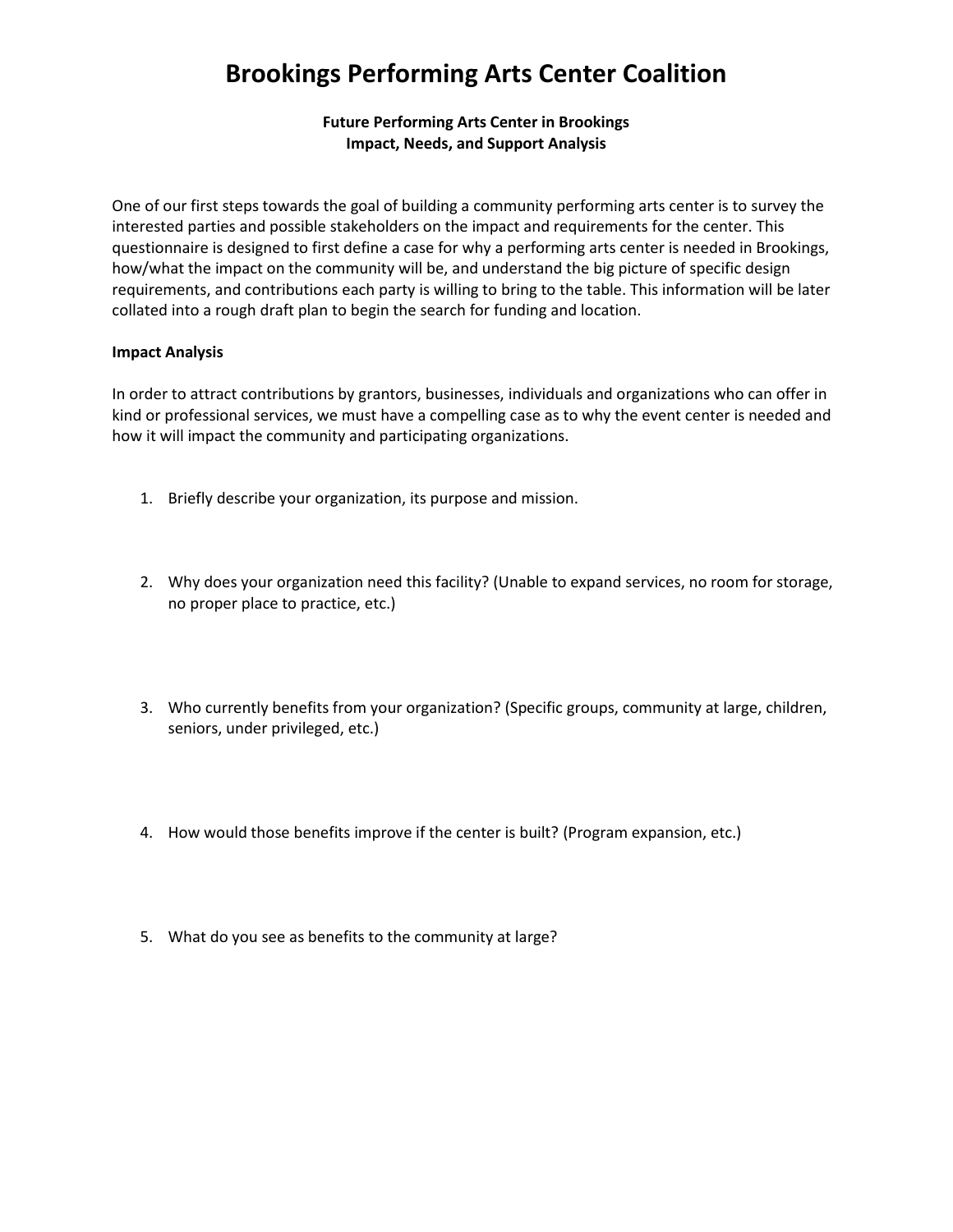# **Brookings Performing Arts Center Coalition**

#### **Needs Analysis**

This section seeks to understand specific requirements for each organizations perspective. While ultimately there will likely be compromises needed in order to accomplish our goal, we want to start by thinking of the ideal bigger picture and including requirements that will accommodate growth in each organization.

- 1. Describe the physical space you now need. (Performance area, storage, artist preparation area, audio/visual, acoustics, etc.)
- 2. Describe the physical space you believe you'll need in the future (3-5 year time frame).
- 3. If the center is built in stages, how many seats would you recommend for the initial build?
- 4. How many seats would you recommend for a possible future expansion?
- 5. What other recommendations do you have for the building design/architecture?

#### **Support Analysis**

Critical to accomplishing this goal is demonstrating the support the community is willing to provide to make it a reality. There are many levels of support opportunities and any/all are important and required. How can you help?

- 1. I'm willing to volunteer my time to serve on a "coalition" of interested parties/stakeholders to represent my organization's needs and those of the community. This would include activities such as fund raising, meetings, developing plans, research, working with other non-profits and government personnel, etc. The Management of N
- 2. My organization is willing to pledge support for this effort by providing a written statement as to why and how we support the cause, and being listed on grant applications and other communications as a supporter. Y or N
- 3. Myself and/or my organization are willing to provide in-kind donations in the form of future labor services and/or products. Y or N
	- a. Please specify \_\_\_\_\_\_\_\_\_\_\_\_\_\_\_\_\_\_\_\_\_\_\_\_\_\_\_\_\_\_\_\_\_\_\_\_\_\_\_\_\_\_\_\_\_\_\_\_\_\_\_\_\_\_\_
- 4. Me and/or my organization can possibly provide a monetary donation in the future. Y or N